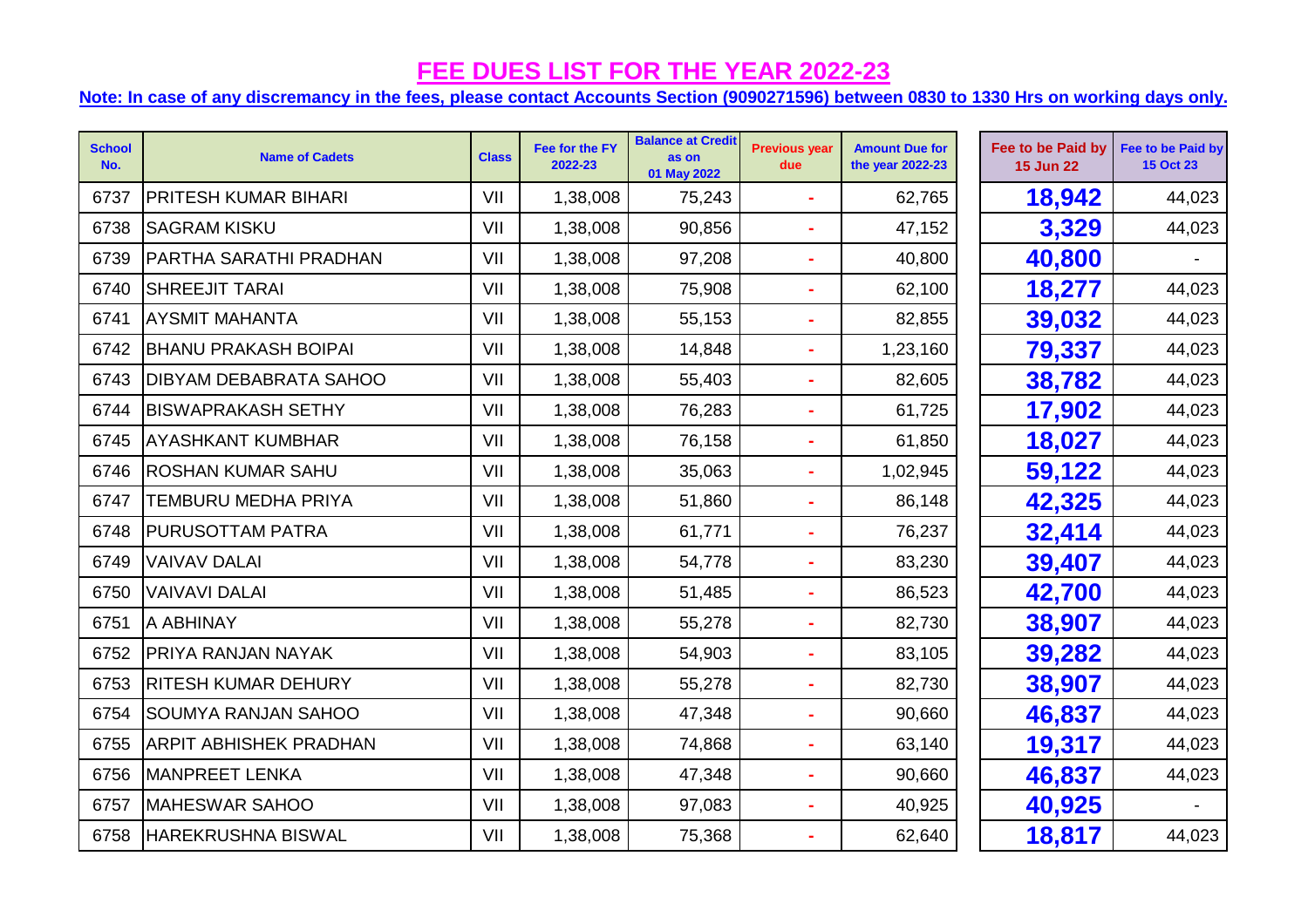## **FEE DUES LIST FOR THE YEAR 2022-23**

**Note: In case of any discremancy in the fees, please contact Accounts Section (9090271596) between 0830 to 1330 Hrs on working days only.**

| <b>School</b><br>No. | <b>Name of Cadets</b>           | <b>Class</b> | Fee for the FY<br>2022-23 | <b>Balance at Credit</b><br>as on<br>01 May 2022 | <b>Previous year</b><br>due | <b>Amount Due for</b><br>the year 2022-23 | Fee to be Paid by<br><b>15 Jun 22</b> | Fee to be Paid by<br><b>15 Oct 23</b> |
|----------------------|---------------------------------|--------------|---------------------------|--------------------------------------------------|-----------------------------|-------------------------------------------|---------------------------------------|---------------------------------------|
| 6759                 | <b>SUBHAJIT SAHOO</b>           | VII          | 1,38,008                  | 96,958                                           | $\blacksquare$              | 41,050                                    | 41,050                                |                                       |
| 6760                 | <b>AYUSMAN SAMAL</b>            | VII          | 1,38,008                  | 47,348                                           |                             | 90,660                                    | 46,837                                | 44,023                                |
| 6761                 | OMM PRAKASH PRUSTY              | VII          | 1,38,008                  | 76,055                                           | $\blacksquare$              | 61,953                                    | 18,130                                | 44,023                                |
| 6762                 | <b>ASHUTOSH NAYAK</b>           | VII          | 1,38,008                  | 94,833                                           | $\blacksquare$              | 43,175                                    | 43,175                                |                                       |
| 6763                 | <b>MANISH KUMAR ROUL</b>        | VII          | 1,38,008                  | 54,903                                           | $\blacksquare$              | 83,105                                    | 39,282                                | 44,023                                |
| 6764                 | <b>MAYURESH MAHALIK</b>         | VII          | 1,38,008                  | 90,605                                           | $\tilde{\phantom{a}}$       | 47,403                                    | 3,580                                 | 44,023                                |
| 6765                 | <b>DEBIPRASAD BEHERA</b>        | VII          | 1,38,008                  | 14,848                                           | ä,                          | 1,23,160                                  | 79,337                                | 44,023                                |
| 6766                 | <b>SUBHRANSHU TRIPATHY</b>      | VII          | 1,38,008                  | 15,098                                           |                             | 1,22,910                                  | 79,087                                | 44,023                                |
| 6767                 | <b>AYUSH KUMAR MAHANTA</b>      | VII          | 1,38,008                  | 15,098                                           | ä,                          | 1,22,910                                  | 79,087                                | 44,023                                |
| 6768                 | <b>PARTHA SARATHI PANIGRAHY</b> | VII          | 1,38,008                  | 54,903                                           | $\blacksquare$              | 83,105                                    | 39,282                                | 44,023                                |
| 6769                 | <b>BHABANI SHANKAR MISHRA</b>   | VII          | 1,38,008                  | 94,708                                           | ä,                          | 43,300                                    | 43,300                                |                                       |
| 6770                 | <b>AYUSH RAJ</b>                | VII          | 1,38,008                  | 47,348                                           | $\blacksquare$              | 90,660                                    | 46,837                                | 44,023                                |
| 6771                 | <b>PIYUSH KUMAR</b>             | VII          | 1,38,008                  | 15,348                                           | $\tilde{\phantom{a}}$       | 1,22,660                                  | 78,837                                | 44,023                                |
| 6772                 | <b>SACHIN KUMAR</b>             | VII          | 1,38,008                  | 15,348                                           | $\blacksquare$              | 1,22,660                                  | 78,837                                | 44,023                                |
| 6773                 | <b>ARJUN KUMAR GUPTA</b>        | VII          | 1,38,008                  | 15,098                                           |                             | 1,22,910                                  | 79,087                                | 44,023                                |
| 6774                 | <b>RUDRAKSH OZASHWI</b>         | VII          | 1,38,008                  | 15,348                                           | ä,                          | 1,22,660                                  | 78,837                                | 44,023                                |
| 6775                 | <b>ABHIJIT BARIK</b>            | VII          | 1,38,008                  | 96,708                                           | ÷                           | 41,300                                    | 41,300                                |                                       |
| 6776                 | <b>HITENDRA SINGH DHAKAR</b>    | VII          | 1,38,008                  | 15,348                                           | $\blacksquare$              | 1,22,660                                  | 78,837                                | 44,023                                |
| 6777                 | NIKHIL SRI SAI YERUMAKU         | VII          | 1,38,008                  | 14,848                                           | $\blacksquare$              | 1,23,160                                  | 79,337                                | 44,023                                |
| 6778                 | <b>SATYA PRAKASH</b>            | VII          | 1,38,008                  | 15,348                                           | $\blacksquare$              | 1,22,660                                  | 78,837                                | 44,023                                |
| 6779                 | <b>IPSIT ABHIJEET SAHU</b>      | VII          | 1,38,008                  | 97,208                                           | ä,                          | 40,800                                    | 40,800                                |                                       |
| 6780                 | <b>TANUSHREE NAIK</b>           | VII          | 1,38,008                  | 1,05,929                                         |                             | 32,079                                    | 32,079                                |                                       |